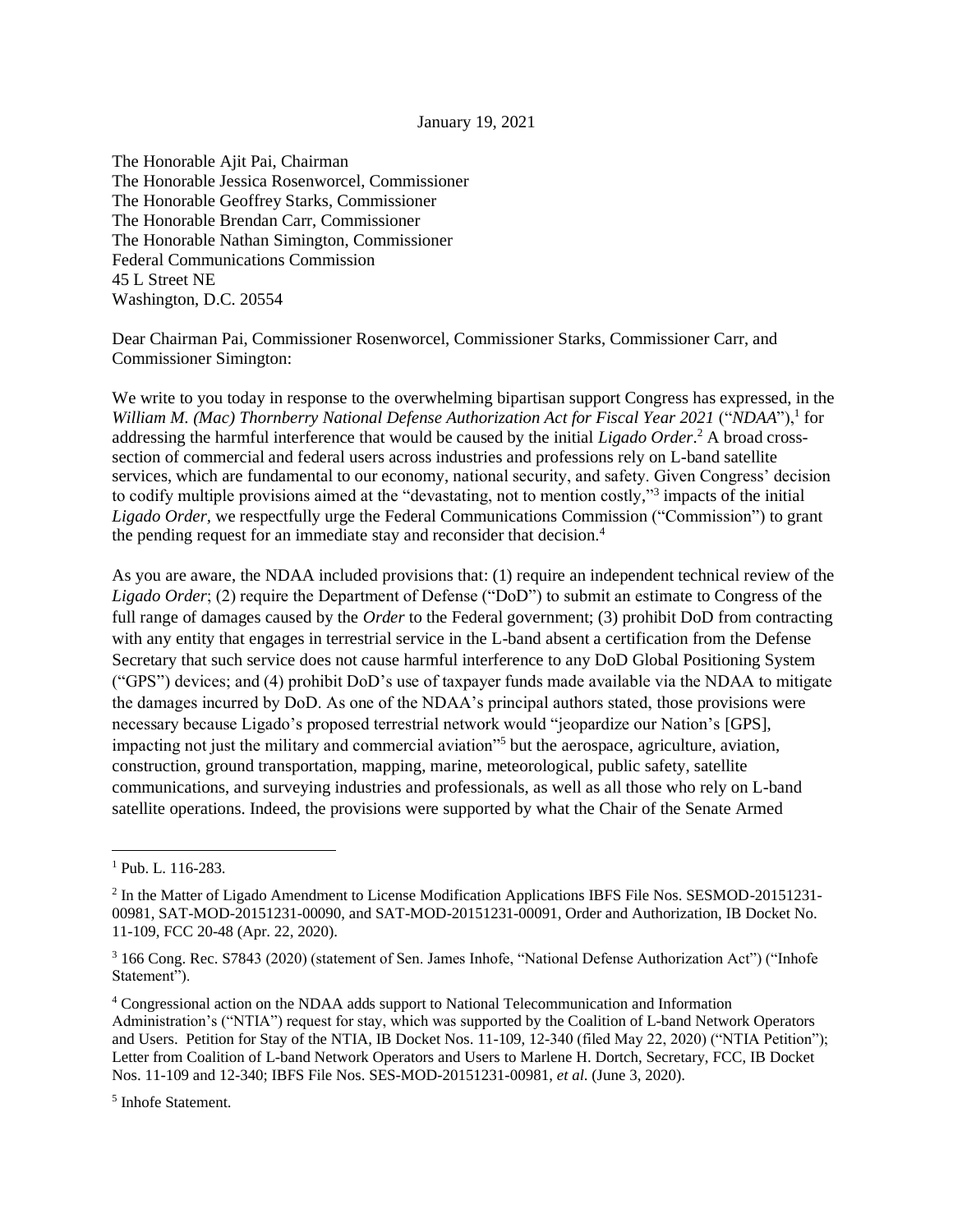Services Committee termed one of the "largest group[s]" that has "ever come together"<sup>6</sup> in opposition to an agency decision, including fourteen federal agencies and departments, a broad coalition of industries and professions, and the American people who use L-band services every day.

To ensure that the objectives of the NDAA provisions and the intent of Congress can be achieved, the Commission must act on the pending and broadly supported request of NTIA and stay<sup>7</sup> the initial *Ligado Order*. <sup>8</sup> Absent a stay, Ligado could move forward with deployments, potentially mooting the Congressional requirement of an independent technical evaluation of Ligado's proposed network and complicating further remedial efforts. As the Commission has long recognized, an agency must ensure that its actions do not render statutory provisions "superfluous"<sup>9</sup> – which is precisely what would happen if Ligado remained able to move forward before the congressionally prescribed evaluation occurred. Likewise, failure to issue the requested stay would frustrate Congress's purpose in mandating independent review. Even when Congress has been silent on the specific question at hand, an agency is required to act "consistent with the congressional purpose."<sup>10</sup>

Failure to stay the *Ligado Order,* and to thereby respect that congressional purpose, would be especially problematic given Congress's clear view that the *Ligado Order* insufficiently and/or erroneously assessed the real-world risks of the harmful interference that would be caused by Ligado's proposed terrestrial network, which itself militates strongly in favor of a stay.<sup>11</sup>

<sup>8</sup> The Commission should also not proceed with any companion rulemakings causing harmful interference to weather forecasting and hydrology services that could result in Ligado deployments. Allocation and Service Rules for the 1675-1680 MHz Band, *Notice of Proposed Rulemaking,* 34 FCC Rcd 3352 (2019).

<sup>9</sup> Implementation of Section 25 of the Cable Television Consumer Protection and Competition Act of 1992 13 FCC Rcd 23354, 23290, ¶ 85 (1998), citing Hohn v. United States, 524 U.S. 236, 249 (1998); Kawaauhau v. Geiger, 523 U.S. 57, 62 (1998); Arcadia v. Ohio Power Co., 498 U.S. 73, 78-79 (1990).

<sup>10</sup> *See, e.g., Black Citizens for a Fair Media v. FCC*, 719 F.2d 407, 423-34 (D.C. Cir. 1983) ("[i]mplicit in every congressional delegation of power" is the requirement that the agency will act in a manner "consistent with the congressional purposes expressed in the statutory scheme," and courts should not defer to agency's view on whether action comports with the statutory scheme, because "every agency rule or decision presumptively carries the implicit message that the agency views it as consistent"). *See also Morton v. Ruiz*, 415 U.S. 199, 237 (1974) (agency action not afforded deference unless consistent with congressional purpose.).

<sup>6</sup> *Id.* 

<sup>7</sup> NTIA, along with seven other parties, also petitioned the Commission to reconsider the *Ligado Order.* Those petitions remain active. *See* Petitions for Reconsideration of Air Line Pilots Association, International (filed May 20, 2020); the American Transportation Builders Association, the American Farm Bureau Federation, and the Association of Equipment Manufacturers; Aviation Industry Organizations; Iridium Communications Inc., Flyht Aerospace Solutions Ltd., Aireon LLC, and Skytrac Systems Ltd; Lockheed Martin Corporation; Trimble Inc.; and the Resilient Navigation and Timing Foundation, IB Docket Nos. 11-109 and 12-340 (filed May 22, 2020).

<sup>11</sup> *See* NTIA Petition at 2-3, quoting Fla. Pub. Services Comm'n Request for Interpretation of the Applicability of the Limit on Change in Intrastate Allocation, Section 36.154(f) of the Commission's Rules, 11 FCC Rcd 14324, 14326 ¶ 3 (1996)); Washington Metro. Area Transit Comm'n v. Holiday Tours, Inc., 559 F.2d 841, 843, (D.C. Cir. 1977); Va. Petroleum Jobbers Ass'n v. Fed. Power Comm'n, 259 F.2d 921, 925 (D.C. Cir. 1958); Indiana & Sprint Corp., 32 FCC Rcd 4058, 4059 ¶ 4 (2017) (stay warranted where petitioner demonstrates that '(i) it is likely to prevail on the merits; (ii) it will suffer irreparable harm, absent a stay; (iii) other interested parties will not be harmed if the stay is granted; and (iv) the public interest favors a grant of the stay." (citation omitted)); City of Boston, Mass., and Sprint Nextel, 22 FCC Rcd. 2361, 2364 ¶ 8 (2007); Comcast Cable Commc'ns, LLC Petition for Emergency Stay, 20 FCC Rcd. 8217 ¶ 2 (2005); Cincinnati Bell Telephone Company, 8 FCC Rcd 6709 (2003).